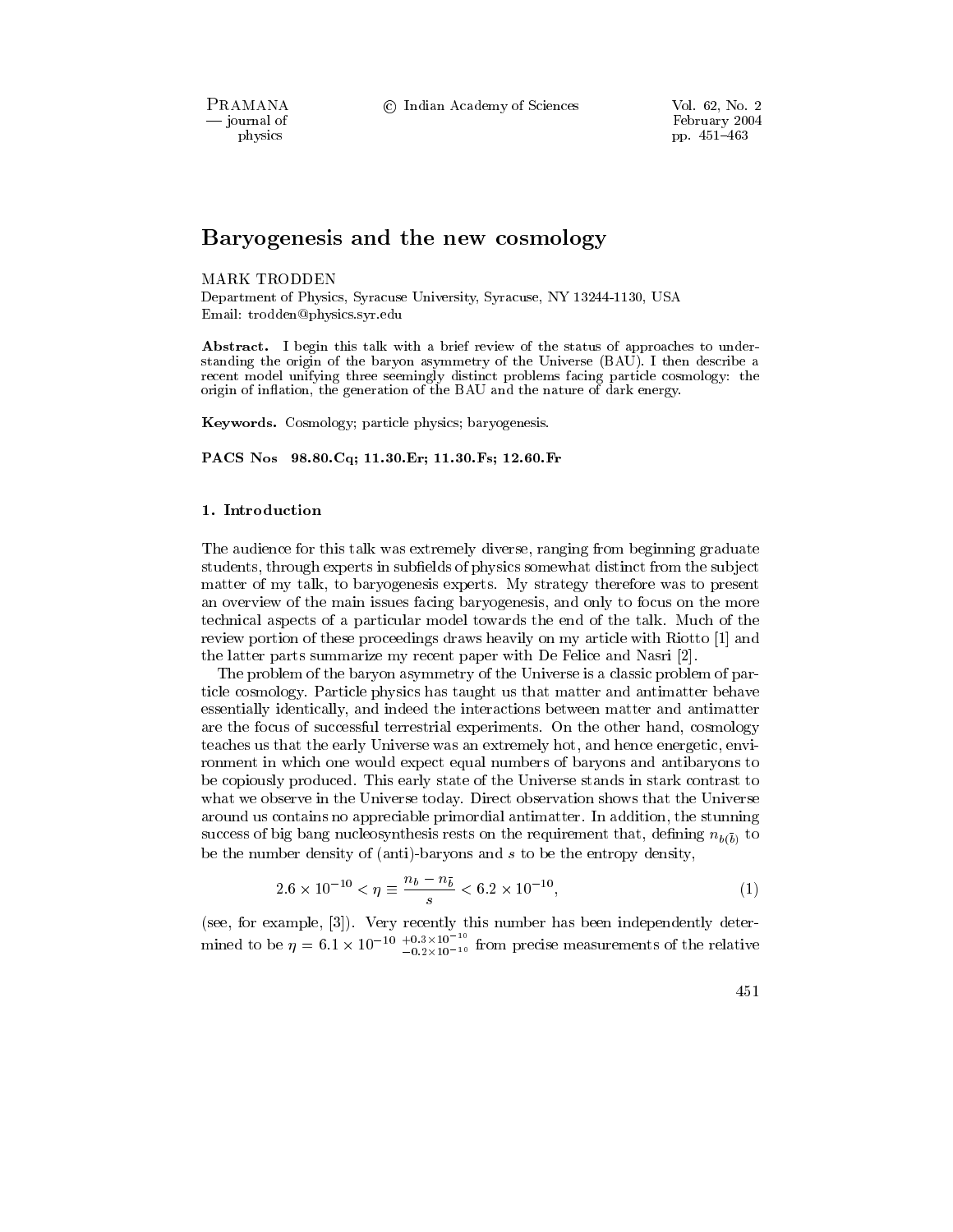heights of the first two microwave background (CMB) acoustic peaks by the WMAP satellite  $[4]$ . Thus the natural question arises; as the Universe cooled from early times to today, what processes, both particle physics and cosmological, were responsible for the generation of this very specific baryon asymmetry?

The outline of this talk is as follows: In the next section I survey several mechanisms by which the BAU might be generated. In particular I focus on electroweak baryogenesis and discuss why it is, to my mind, a particularly attractive mechanism. In §3 I will then describe a model which attempts to unify three seemingly disparate problems of modern cosmology; the origin of inflation, the generation of the BAU and the nature of dark energy.

### 2. Our favorite models

If we are going to use a particle physics model to generate the baryon asymmetry of the Universe (BAU), what properties must the theory possess? This question was first addressed by Sakharov [5] in 1967, resulting in the following criteria:

- Violation of the baryon number  $(B)$  symmetry.
- Violation of the discrete symmetries  $C$  (charge conjugation) and CP (the composition of parity and  $C$ )
- A departure from thermal equilibrium.

Of course, the first of these is obvious – no  $B$  violation, no baryon production. To understand the second condition, note that, roughly speaking, if  $C$  and  $\overline{CP}$  are conserved, the rate for any process which generates baryons is equal to that for the conjugate process, which produces antibaryons, so no net excess is generated on average. Finally, in thermal equilibrium the number density of a particle species is determined purely by its energy, and since the masses of particle and antiparticle are equal by the CPT theorem, the number density of baryons equals that of antibaryons. We will want to recall this connection between the equilibrium condition and the CPT theorem in the last part of this talk.

Grand unified baryogenesis (for a review see  $[6]$ ) was the first implementation of Sakharov's baryon number generation ideas. There are at least three reasons why this is an attractive mechanism. First, baryon number violation is an unavoidable consequence of grand unification. If one wishes to have quarks and leptons transforming in the same representation of a single group, then there necessarily exist processes in which quarks convert to leptons and vice-versa. Hence, baryon number violation is manifest in these theories. Second, it is a simple and natural task to incorporate sufficient amounts of CP-violation into GUTs. Among other possibilities, there exist many possible mixing phases that make this possible. Finally, at such early epochs of cosmic evolution, the relevant processes are naturally out of equilibrium since the relevant time-scales are slow compared to the expansion rate of the Universe. The simplicity with which the Sakharov criteria are achieved in GUTs makes this mechanism very attractive.

While GUT baryogenesis is attractive, it is not likely that the physics involved will be directly testable in the foreseeable future. While we may gain indirect evidence of grand unification with a particular gauge group, direct confirmation in colliders seems unrealistic. A second problem with GUT scenarios is the issue of erasure of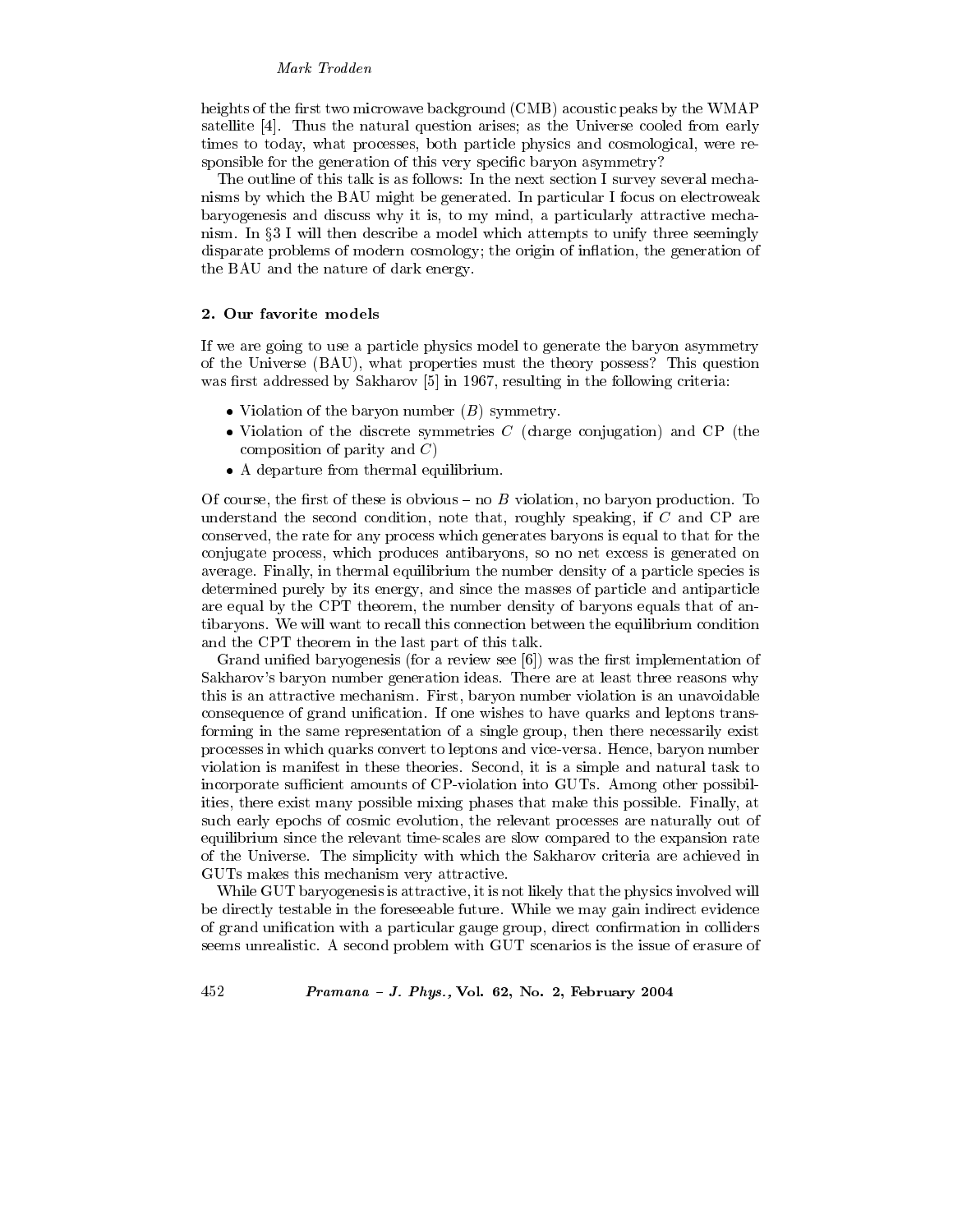### Baryogenesis and the new cosmology

the asymmetry. As we will see, the electroweak theory ensures that there are copious baryon number violating processes between the GUT and electroweak scales. These events violate  $B + L$  but conserve  $B - L$ . Thus, unless a GUT mechanism generates an excess  $B-L$ , any baryonic asymmetry produced will be equilibrated to zero by anomalous electroweak interactions. While this does not invalidate GUT scenarios, it is a constraint. For example,  $SU(5)$  will not be suitable for baryogenesis for this reason, while  $SO(10)$  may be. This makes the idea of baryogenesis through leptogenesis particularly attractive.

Affleck-Dine baryogenesis [7] is a particularly attractive scenario, and much progress has been made in understanding how this mechanism works. As was the case for electroweak baryogenesis, this scenario has found its most promising implementations [8,9] in supersymmetric models, in which the necessary flat directions are abundant. Particularly attractive is the fact that these moduli, carrying the correct quantum numbers, are present even in the MSSM.

The challenges faced by Affleck–Dine models are combinations of those faced by the GUT and electroweak ideas. In particular, it is necessary that  $B-L$  be violated along the relevant directions (except perhaps in the  $Q$ -ball implementations [10]) and that there exist new physics at scales above the electroweak. If supersymmetry is not found, then it is hard to imagine how the appropriate flat directions can exist in the low energy models.

In recent years, perhaps the most widely studied scenario for generating the baryon number of the universe has been electroweak baryogenesis. The popularity of this idea is tightly bound to its testability. The physics involved is all testable in principle at realistic colliders. Furthermore, the small extensions of the model involved to make baryogenesis successful can be found in supersymmetry, which is an independently attractive idea, although electroweak baryogenesis does not depend on supersymmetry. I will now describe this briefly.

# 2.1 Baryon number violation in the EW theory

In the standard electroweak theory baryon number is an exact global symmetry. However, baryon number is violated at the quantum level through non-perturbative processes. These effects are closely related to the non-trivial vacuum structure of the electroweak theory.

At zero temperature, baryon number violating events are exponentially suppressed. This is because there exists a potential barrier between vacua and anomalous processes are thus tunneling events. The relevant barrier height is set by the point of least energy on the barrier. This point is known as the *sphaleron* [11], and has energy  $E_{\rm sph} \sim 10$  TeV. However, at temperatures above or comparable to the critical temperature of the electroweak phase transition, vacuum transitions over the sphaleron may occur frequently due to thermal activation [12].

# 2.2  $C$  and  $CP$  violation in the EW theory

Fermions in the electroweak theory are chirally coupled to the gauge fields. In terms of the discrete symmetries of the theory, these chiral couplings result in the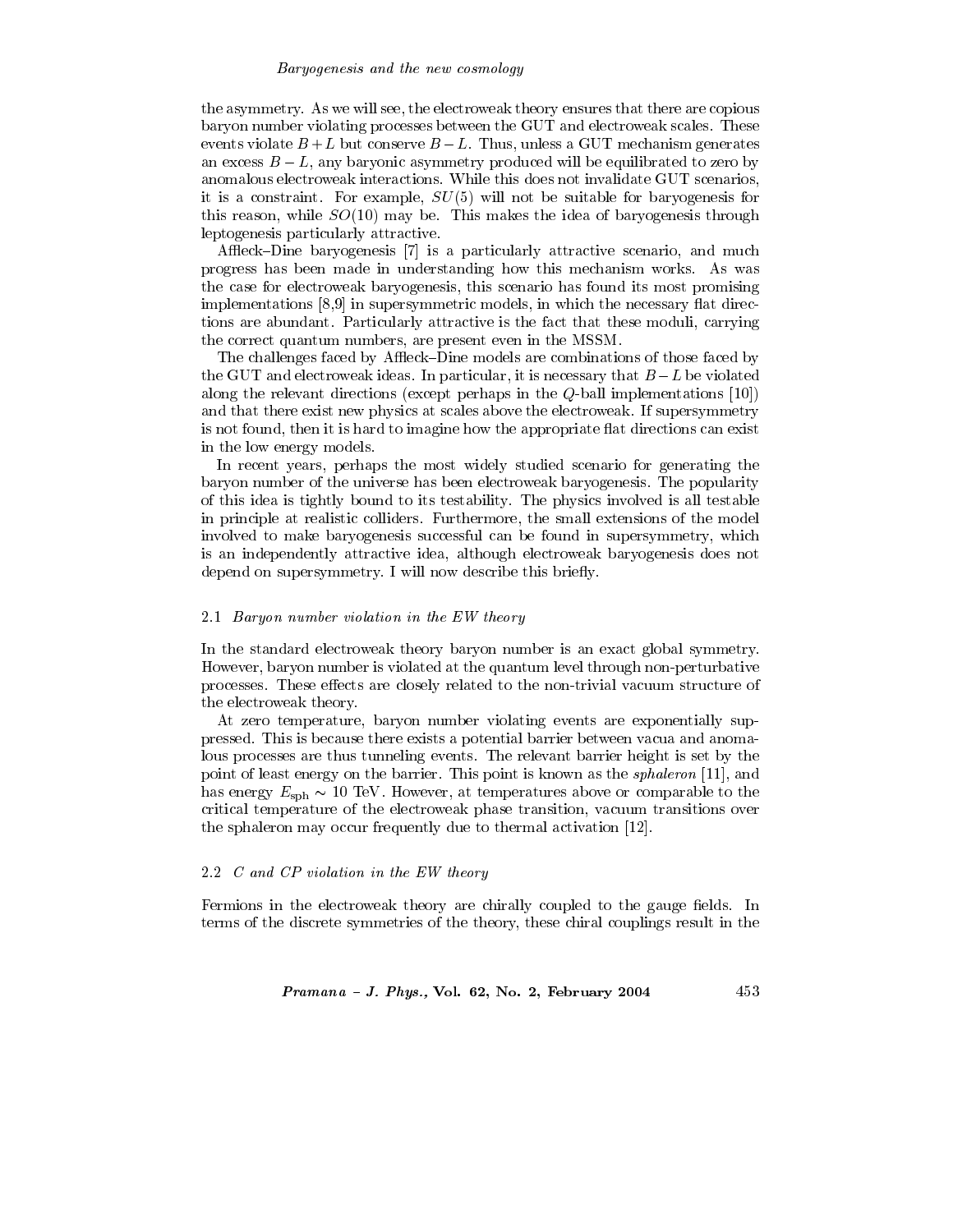electroweak theory being maximally  $C$ -violating. However, the issue of  $\overline{CP}$  violation is more complex.

CP is known not to be an exact symmetry of the weak interactions, and is observed experimentally in the neutral kaon system through  $K_0$ ,  $\bar{K}_0$  mixing. Although at present there is no completely satisfactory theoretical explanation of this, CP violation is a natural feature of the standard electroweak model. The Kobayashi Maskawa (KM) quark mass mixing matrix contains a single independent phase, a non-zero value for which signals CP violation. While this is encouraging for baryogenesis, it turns out that this particular source of CP violation is not strong enough. The relevant effects are parametrized by a dimensionless constant which is no larger than  $10^{-20}$ . This appears to be much too small to account for the observed BAU and so it is usual to turn to extensions of the minimal theory, in particular the minimal supersymmetric standard model (MSSM).

### 2.3 The electroweak phase transition

The question of the order of the electroweak phase transition is central to electroweak baryogenesis. Since the equilibrium description of particle phenomena is extremely accurate at electroweak temperatures, baryogenesis cannot occur at such low scales without the aid of phase transitions.

For a continuous transition, the associated departure from equilibrium is insufficient to lead to production of the observed baryon number. The order parameter for the electroweak phase transition is  $\phi$ , the modulus of the Higgs field. For a first-order transition the extremum at  $\phi = 0$  becomes separated from a second local minimum by an energy barrier. At the critical temperature  $T = T_c$  both phases are equally favored energetically and at later times the minimum at  $\varphi \neq 0$ becomes the global minimum of the theory. Around  $T_c$  quantum tunneling occurs and nucleation of bubbles of the true vacuum in the sea of false begins At a particular temperature below  $T_c$ , bubbles just large enough to grow nucleate. These are termed *critical* bubbles, and they expand, eventually filling all of space and completing the transition. As the bubble walls pass each point in space, the order parameter changes rapidly, as do the other fields and this leads to a significant departure from thermal equilibrium. Thus, if the phase transition is strongly enough first-order it is possible to satisfy the third Sakharov criterion in this way.

There is a further criterion to be satisfied. As the wall passes a point in space, the Higgs fields evolve rapidly and the Higgs VEV changes from  $\langle \phi \rangle = 0$  in the unbroken phase to

$$
\langle \phi \rangle = v(T_c) \tag{2}
$$

in the broken phase. Here,  $v(T)$  is the value of the order parameter at the symmetry breaking global minimum of the finite temperature effective potential. Now, CP violation and the departure from equilibrium occur while the Higgs field is changing. Afterwards, the point is in the true vacuum, baryogenesis has ended, and baryon number violation is exponentially suppressed. Since baryogenesis is now over, it is imperative that baryon number violation be negligible at this temperature in the broken phase, otherwise any baryonic excess generated will be equilibrated to zero.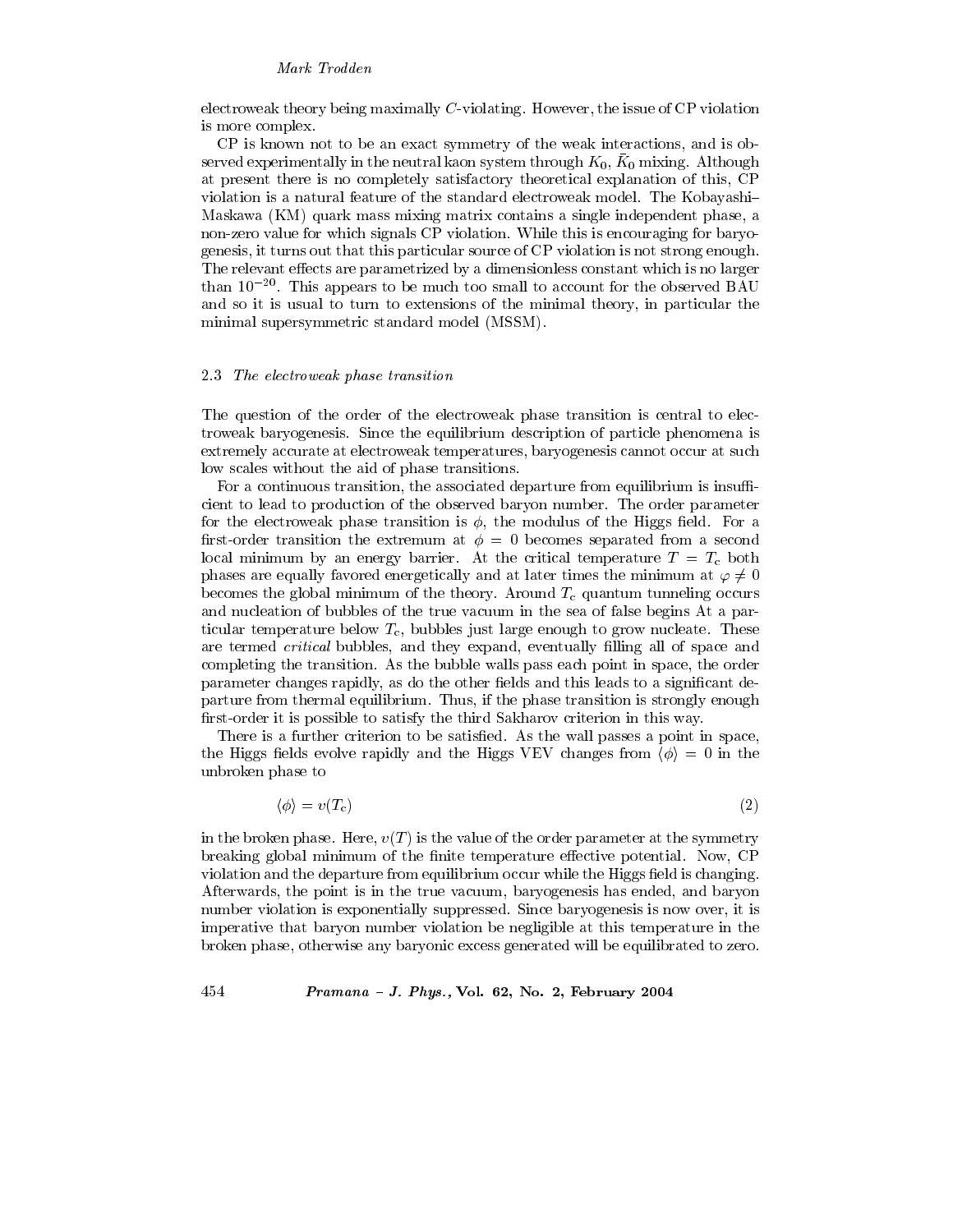Such an effect is known as *washout* of the asymmetry and the criterion for this not to happen may be written as

$$
\frac{v(T_c)}{T_c} \ge 1.\tag{3}
$$

Although there are a number of non-trivial steps that lead to this simple criterion, (3) is traditionally used to ensure that the baryon asymmetry survives after the wall has passed. It is necessary that this criterion be satisfied for any electroweak baryogenesis scenario to be successful.

In the minimal standard model, in which experiments at LEP now constrain the Higgs mass to be  $m_H > 114.4$  GeV, it is clear from numerical simulations that (3) is not satisfied. This is therefore a second reason to turn to extensions of the minimal model.

In the MSSM there are two Higgs fields,  $\Phi_1$  and  $\Phi_2$ . At one loop, a CP-violating interaction between these fields is induced through supersymmetry breaking. Alternatively, there also exists extra CP violation through CKM-like effects in the chargino mixing matrix. Thus, there seems to be sufficient CP violation for baryogenesis to succeed.

Now, the two Higgs fields combine to give one lightest scalar Higgs  $h$ . In addition, there are also light *stops*  $\hat{t}$  (the superpartners of the top quark) in the theory. These light scalar particles can lead to a strongly first-order phase transition if the scalars have masses in the correct region of parameter space. A detailed two-loop calculation [13] and lattice results indicate that the allowed region is given by

$$
m_h \le 120 \text{ GeV},\tag{4}
$$

$$
m_{\tilde{t}} \le m_{\tilde{t}},\tag{5}
$$

for  $\tan \beta \equiv \langle \Phi_2 \rangle / \langle \Phi_1 \rangle > 5$ . In the next few years, experiments at the Tevatron and the LHC should probe this range of Higgs masses and we should know if the MSSM is a good candidate for electroweak baryogenesis.

Thus, the testability of electroweak scenarios also leads to tight constraints, and at present there exists only a small window of parameter space in extensions of the electroweak theory in which baryogenesis is viable.

If the Higgs is found, the second test will come from the search for the lightest stop at the Tevatron collider. If both particles are found, the last crucial test will come from  $CP$ -violating effects which may be observable in  $B$  physics. Moreover, the preferred parameter space leads to values of the branching ratio  $BR(b \rightarrow s\gamma)$ different from the standard model case. Although the exact value of this branching ratio depends strongly on the value of the  $\mu$  and  $A_t$  parameters, the typical difference with respect to the standard model prediction is of the order of the present experimental sensitivity and hence in principle testable in the near future. Indeed, for the typical spectrum considered here, due to the light charged Higgs, the branching ratio  $BR(b \rightarrow s\gamma)$  is somewhat higher than in the SM case, unless negative values of  $A_t\mu$  are present.

Having given an overview of baryogenesis and a description of a particularly attractive mechanism, I will turn, in the rest of my talk, to a mechanism I have been working on recently – *quintessential baryogenesis* [2].

Pramana - J. Phys., Vol. 62, No. 2, February 2004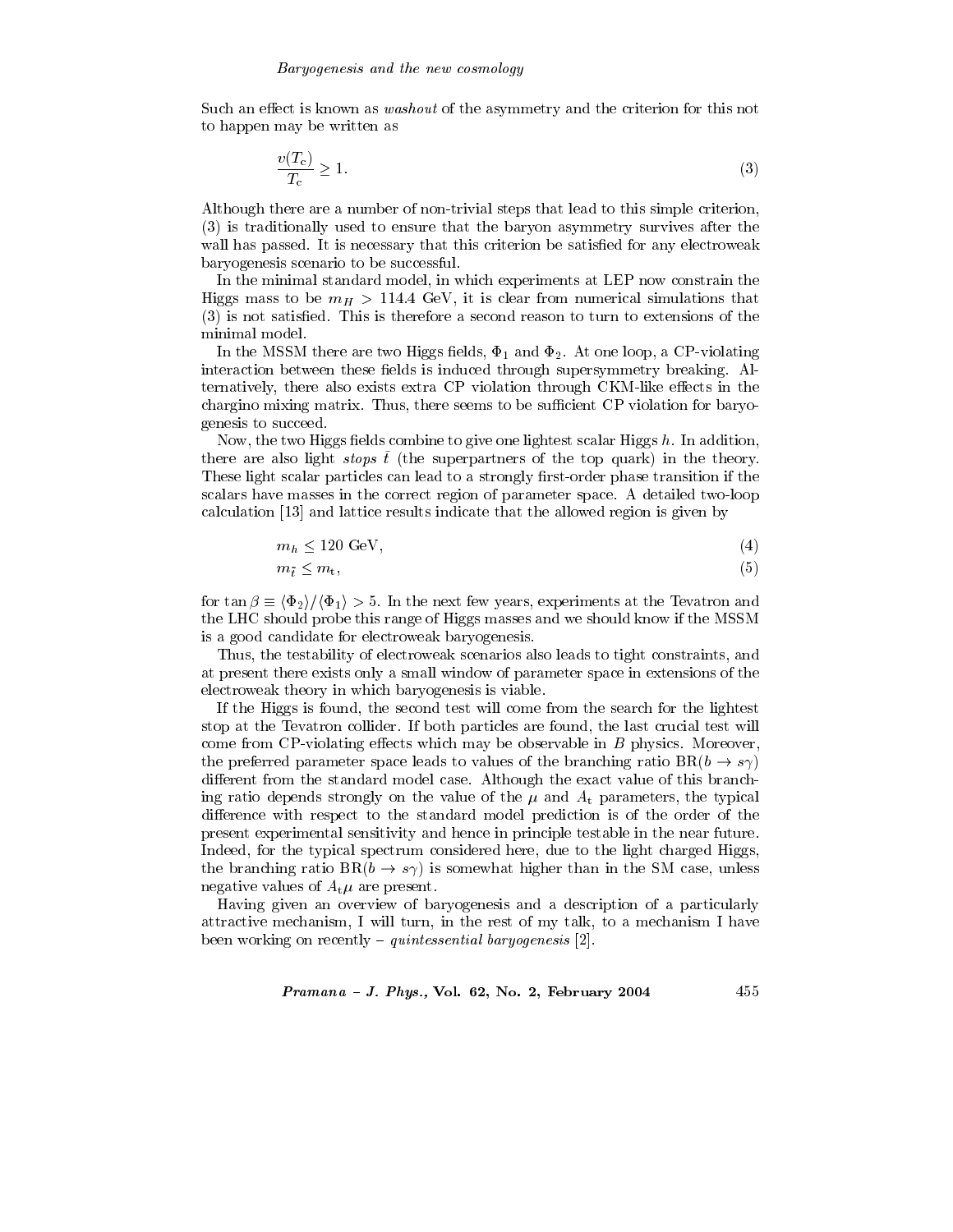### 3. Quintessential baryogenesis

Rolling scalar fields are a mainstay of modern cosmology. This is perhaps best illustrated by the inflationary paradigm  $[14-16]$ , in which most implementations involve a scalar field rolling towards the minimum of its potential in such a way that the potential energy of the field is the dominant component of the energy density of the Universe. There are, however, many other cosmological instances in which scalar fields are invoked. In fact, it is often felt that cosmologists are prepared to invent a new scalar field every time a new piece of cosmological data comes along.

During the last few years a new consistent picture of the energy budget of the Universe has emerged. Large scale structure studies show that matter (both luminous and dark) contributes a fraction of about 0.3 of the critical density, while the position of the first acoustic peak of the cosmic microwave background power spectrum indicates that the total energy density is consistent with criticality. The discrepancy between these two measurements may be reconciled by invoking a negative pressure component which is termed dark energy and leads to the acceleration of the Universe. Current limits [17], obtained by combining results from cosmic microwave background experiments with large-scale structure data, the Hubble parameter measurement from the Hubble Space Telescope and luminosity measurements of Type-Ia supernovae, give  $-1.62 < w < -0.74$  at the 95% confidence level.

It is of course possible that this mystery component is a cosmological constant  $\Lambda$ , for which  $w_{\Lambda} = -1$ . Alternatively, it has been suggested [18-20] that if the cosmological constant itself is zero, the dark energy component could be due to the dynamics of a rolling scalar field, in a form of late-universe inflation that has become known as *quintessence*.

It is natural to wonder whether the inflaton and the quintessence field might be one and the same [21], and, in fact, specific models for this have been proposed  $[21-24]$ . In this part of my talk I will investigate how we may further limit the proliferation of rolling scalar fields required in modern cosmology by studying how a scalar field responsible both for inflation and for late-time acceleration of the Universe might also be responsible for the generation of the baryon asymmetry of the Universe. The relationship between early-time acceleration  $-$  inflation  $-$  and baryogenesis has been explored in some detail (for example see  $[7, 25-38]$ ). Here I consider the opposite regime, that the quintessence field may be associated with the generation of the baryon asymmetry [2] (for interesting related studies see [39–41]).

### 3.1 Quintessential inflation

I will use the flat Friedmann, Robertson-Walker (FRW) ansatz for the metric

$$
ds^{2} = -dt^{2} + a(t)^{2} \left[ dr^{2} + r^{2} d\Omega_{2}^{2} \right].
$$
 (6)

Here the energy density  $\rho$  and pressure p for a real homogeneous scalar field  $\phi$  are given by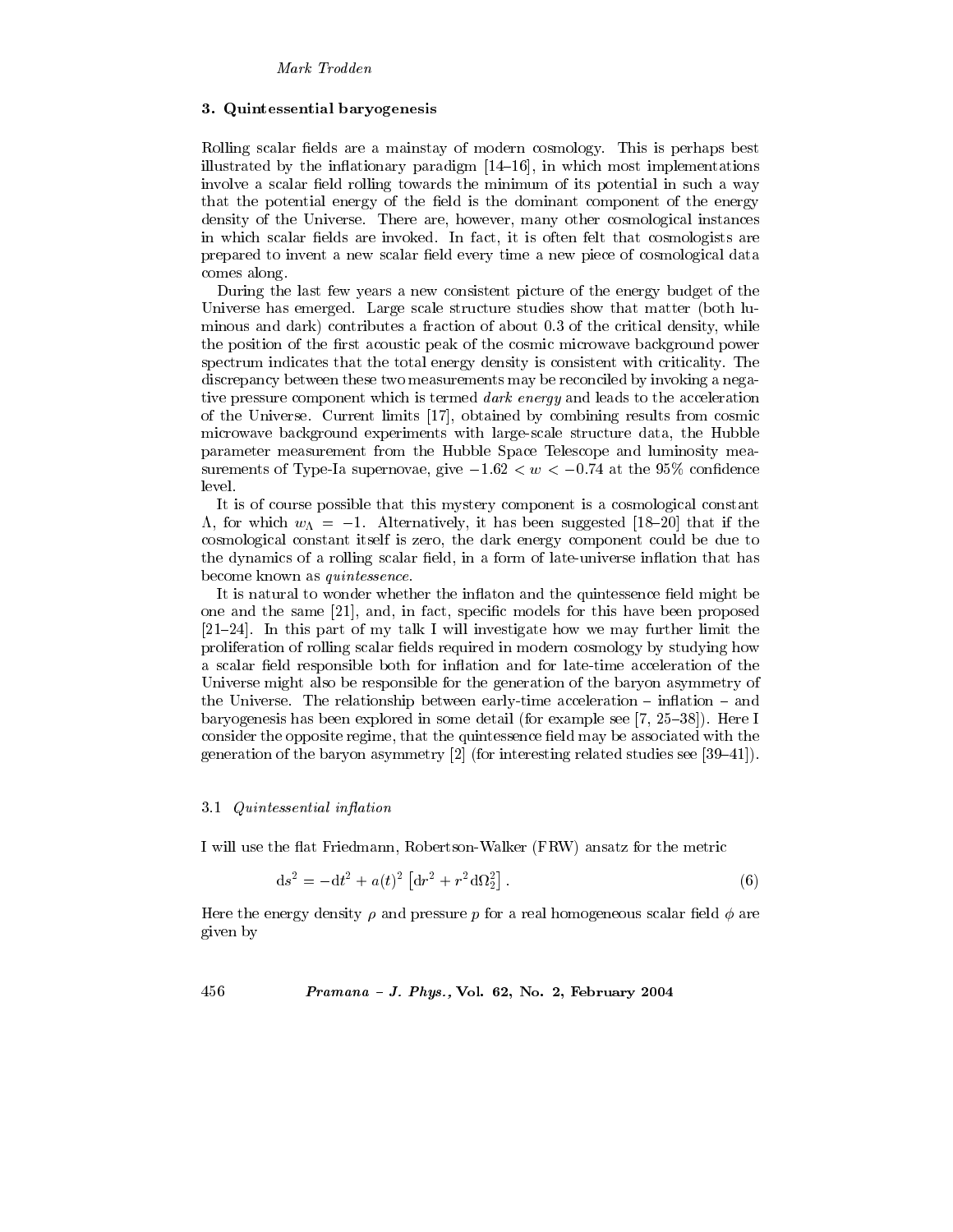Baryogenesis and the new cosmology

$$
\rho_{\phi} = \frac{1}{2}\dot{\phi}^2 + V(\phi),
$$
\n(7)

$$
p_{\phi} = \frac{1}{2}\dot{\phi}^2 - V(\phi),
$$
\n(8)

respectively, with  $V(\phi)$  the potential, and where we have defined the Planck mass by  $G \equiv M_{p}^{-2}$ . The scalar field itself obeys

$$
\ddot{\phi} + 3\left(\frac{\dot{a}}{a}\right)\dot{\phi} + \frac{\mathrm{d}V(\phi)}{\mathrm{d}\phi} = 0,\tag{9}
$$

with a prime denoting a derivative with respect to  $\phi$ .

Now, to explain the current data indicating an accelerating Universe, it is necessary to have the dominant type of matter at late times be such that  $\ddot{a} > 0$ . If this matter is to be  $\phi$ , then this implies  $\rho_{\phi} + 3p_{\phi} < 0$ . Writing  $p_{\phi} \equiv w_{\phi} \rho_{\phi}$  this translates into an equation of state parameter that obeys  $w_{\phi} < -\frac{1}{3}$ .

In the Peebles and Vilenkin model [22] one uses the potential

$$
V(\phi) = \begin{cases} \lambda(\phi^4 + M^4), & \phi \in (-\infty, 0],\\ \frac{\lambda M^8}{\phi^4 + M^4}, & \phi \in (0, \infty). \end{cases}
$$
(10)

We require inflation to occur at early times, and indeed, for this potential, the slow-roll conditions are satisfied for sufficiently large and negative  $\phi$ .

Inflation ends when the slow-roll conditions are violated and the potential and kinetic energies of the inflaton are comparable with each other. In traditional inflationary models the inflation then rapidly transfers its energy to other fields either through perturbative effects (reheating) or parametric resonance (preheating). Here, however, there is no such effect, and it is the kinetic energy of the field  $\phi$  that is the dominant component of the energy density of the Universe immediately after the end of inflation. Following Joyce [42] we term this behavior kination.

A successful cosmology requires the Universe to be radiation-dominated at the time of nucleosynthesis, since otherwise the precision predictions of that theory are no longer in agreement with observations. The lack of conventional reheating, the conversion of the potential energy of the inflaton to particle production, in quintessential inflation means that the requisite radiation must be produced another way. In fact, the radiation era in these models is due to the subtle behavior of quantum fields in changing geometries.

At the end of inflation, the FRW line element undergoes an abrupt change from that associated with cosmic expansion (exponential or power-law) to that associated with kination. Massless quantum fields in their vacua in the inflation era are no longer in vacuum in the kination era, corresponding to gravitational particle production. This effect is analogous to Hawking radiation, and has been explored in detail [43–45] in the cosmological context of interest here.

For a significant time subsequent to this, cosmic evolution is much the same as in the standard cosmology, with a matter dominated epoch eventually succeeding the radiation era. Although the scalar field is not important during these times, the density fluctuations seeded by quantum fluctuations in  $\phi$  during inflation lead

### Pramana - J. Phys., Vol. 62, No. 2, February 2004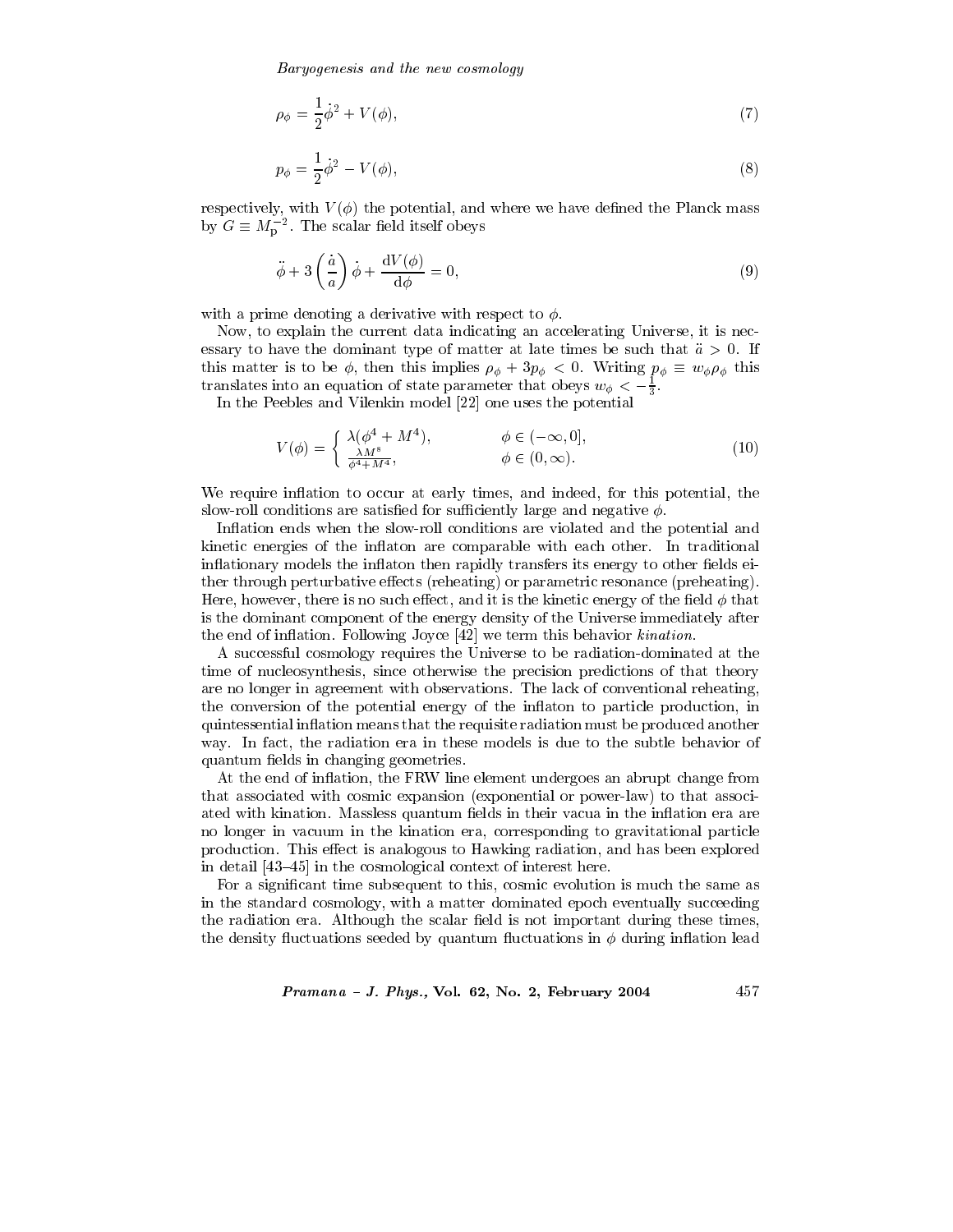to structure formation and temperature fluctuations in the cosmic microwave background radiation.

Finally, consider this extreme future of the Universe, in which the scalar field becomes responsible for quintessence. It is clear that when quintessence begins, the energy density of the field  $\phi$  once again becomes dominated by its potential energy density. It is a challenge similar to that for conventional quintessence to ensure that this epoch occurs at the present time and yields the correct ratio of matter to dark energy.

# 3.2 Generation of the baryon asymmetry

In order for the quintessence field  $\phi$  to play a role in baryogenesis, we must consider how  $\phi$  couples to other fields. In principle, the inflaton and quintessence field may lie in any sector of the theory, the phenomenologically safest of which would be the one in which there are only gravitational strength couplings to other particles. Here I adopt a conservative approach and assume that  $\phi$  couples to standard model fields with couplings specified by a dimensionless constant and an energy scale which we shall leave as a free parameter for the moment and later constrain by observations and the condition that our model produce a sufficient baryon asymmetry.

Consider terms in the effective Lagrangian density of the form

$$
\mathcal{L}_{\text{eff}} = \frac{\lambda'}{M} \partial_{\mu} \phi J^{\mu},\tag{11}
$$

where  $\lambda'$  is a coupling constant,  $M < M_{\rm p}$  is the scale of the cut-off in the effective theory and  $J^{\mu}$  is the current corresponding to some continuous global symmetry such as baryon number or baryon number minus lepton number. Further, let us assume that  $\phi$  is homogeneous. We then obtain

$$
\mathcal{L}_{\text{eff}} = \frac{\lambda'}{M} \dot{\phi} \ \Delta n \equiv \mu(t) \Delta n,\tag{12}
$$

where  $n = J^0$  is the number density corresponding to the global symmetry and we have defined an effective time-dependent 'chemical potential'  $\mu(t) \equiv \lambda' \dot{\phi}/M$ .

Recall that we need to satisfy the Sakharov criteria in order to generate a baryon asymmetry (for reviews see [1,46–48]. The first of these requires baryon number B to be violated. At this stage, to maintain generality, we shall leave the mechanism of baryon number violation unspecified. Further, the standard model is maximally Cviolating due to its chiral structure, and the coupling (11) is CP-odd. In this sense, no explicit CP violation is required in this model. The third Sakharov criterion requires a departure from thermal equilibrium if CPT is a manifest symmetry. However, the crucial point about baryogenesis in the presence of the rolling scalar field  $\phi$  is that CPT is broken spontaneously by the explicit value taken by  $\langle \phi \rangle \neq 0$ . Thus, the particular model of baryogenesis that is important here is *spontaneous baryogenesis* [49], which is effective even in thermal equilibrium. Following [2], I will refer to this model, in which the rolling scalar responsible for both inflation and dark energy also provides a source for spontaneous baryogenesis as *quintessential* baryogenesis.

Pramana - J. Phys., Vol. 62, No. 2, February 2004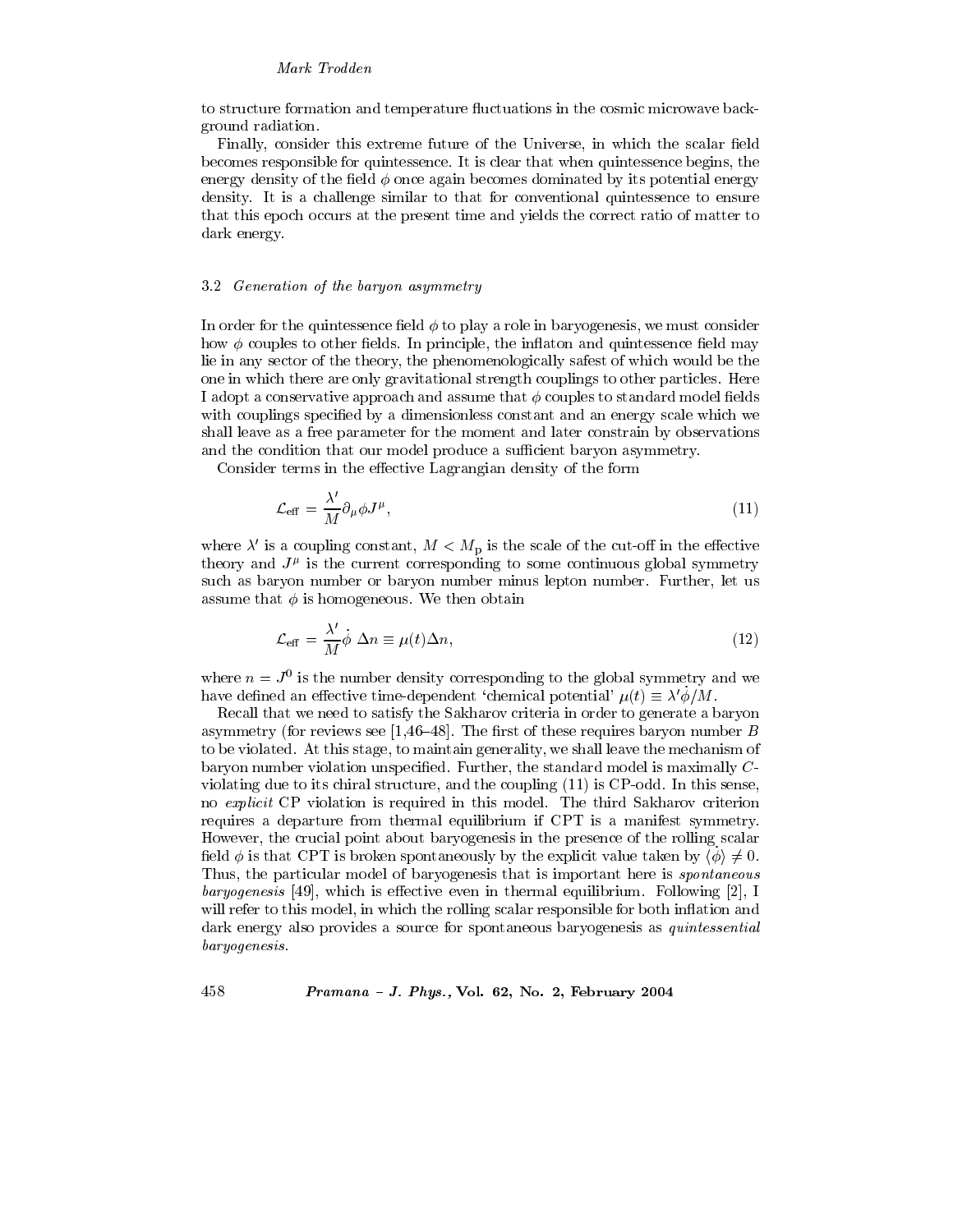To understand how spontaneous (and hence quintessential) baryogenesis works, note that in thermal equilibrium we have

$$
\Delta n(T;\xi) = \int \frac{\mathrm{d}^3 \mathbf{p}}{(2\pi)^3} [f(E,\mu) - f(E,-\mu)],\tag{13}
$$

where  $\xi \equiv \mu/T$  is a parameter and  $f(E,\mu)$  is the phase-space distribution of the particles of the current  $J^{\mu}$ , which may be Fermi-Dirac or Bose-Einstein. Thus, for  $\xi < 1$ ,

$$
\Delta n(T; \mu) \simeq \frac{gT^3}{6} \xi + \mathcal{O}(\xi^2),\tag{14}
$$

where  $g$  is the number of degrees of freedom of the field corresponding to  $n$ . Therefore,

$$
\Delta n(T; \mu) \simeq \frac{\lambda' g}{6M} T^2 \dot{\phi}.\tag{15}
$$

Now recall that the entropy density is given by

$$
s = \frac{2\pi}{45}g_*T^3,\tag{16}
$$

where  $g_*$  is the effective number of relativistic degrees of freedom in thermal equilibrium at temperature T. Whatever the mechanism of baryon number violation, there will exist a temperature  $T_F$  below which baryon number violating processes due to this mechanism become sufficiently rare that they freeze out. For  $T < T_F$  these processes can no longer appreciably change the baryon number of the Universe. Computing the freeze-out value of the baryon to entropy ratio we then obtain

$$
\eta_F \equiv \eta(T_F) \equiv \frac{\Delta n}{s} (T_F) \simeq 0.38 \lambda' \left(\frac{g}{g_*}\right) \frac{\phi(T_F)}{MT_F}.
$$
\n(17)

How the baryon excess evolves after this point depends on the value of  $T_F$  and on the relevant current in eq. (11). If  $T_F \n\t\leq T_c^{\text{EW}} \sim 100 \text{ GeV}$ , the critical temperature of the electroweak phase transition, then all baryon number violation ceases at  $T_F$  and  $\eta(T < T_F) = \eta_F$ . However, if  $T_F > T_c^{EW}$ , then we must take into account the effects of anomalous electroweak processes at finite temperature. These can be involved in directly generating the baryon asymmetry (electroweak baryogenesis), in reprocessing an asymmetry in other quantum numbers into one in baryon number (for example in leptogenesis) or in diluting the asymmetry created by any baryogenesis mechanism which is effective above the electroweak scale and does not produce a  $B-L$  asymmetry. It is important to realize that, in the context of quintessential inflation, the quantitative effects of these electroweak processes may differ substantially from those in the standard cosmology  $[42,50]$  since in our case, the electroweak phase transition may occur during kination rather than radiation domination.

I have now provided quite a general description of quintessential baryogenesis, appropriate to the level of this talk. While this allows us to demonstrate the generic features of our model, we cannot calculate the magnitude of the actual baryon asymmetry generated without first specifying a mechanism of baryon number violation (and hence a value for  $T_F$ ) and a value for the dimensionless combination  $\lambda' M_{\rm p}/M$ . Here I will provide just one concrete example.

Pramana - J. Phys., Vol. 62, No. 2, February 2004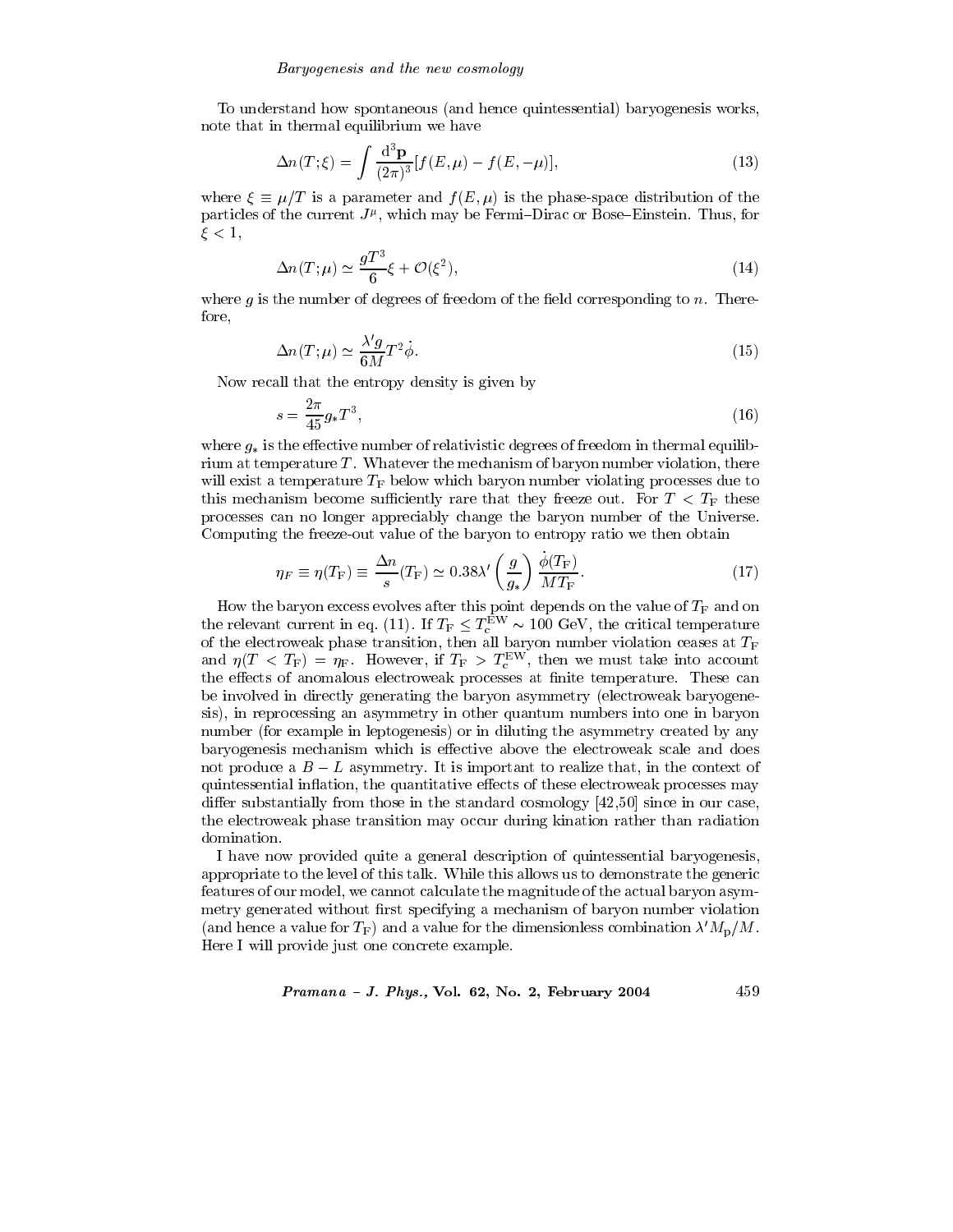### 3.3 Baryon number violation through non-renormalizable operators

If there exists baryon number violating physics above the standard model, then this physics will manifest itself in non-renormalizable operators in the standard model. For the purposes of this section we will actually be interested in operators that violate the anomaly-free combination  $B-L$ . Consider the effective four-fermion operator

$$
\mathcal{L}_{B-L} = \frac{\tilde{g}}{M_X^2} \psi_1 \psi_2 \bar{\psi}_3 \bar{\psi}_4,\tag{18}
$$

where  $\psi_i$  denote standard model fermions. Here  $\tilde{g}$  is a dimensionless coupling, obtained after integrating out the  $B-L$  violating effects of a particle of mass  $M_X$ . The rate of baryon number violating processes due to this operator is, as usual, defined by  $\Gamma_{B-L}(T) = \langle \sigma(T)n(T)v \rangle$ , where  $\sigma(T)$  is the cross-section for  $\psi_1 + \psi_2 \rightarrow \psi_3 + \psi_4$ ,  $n(T)$  is the number density of  $\psi$  particles, v is the relative velocity and  $\langle \cdots \rangle$  denotes a thermal average. For temperatures  $T < M_X$  we have  $n(T) \sim T^3$ ,  $\sigma(T) \sim \tilde{g}^2 T^2 / M_X^4$ , and  $v \sim 1$  which yields

$$
\Gamma_{B-L}(T) \simeq \frac{\tilde{g}^2}{M_X^4} T^5. \tag{19}
$$

The high power of the temperature dependence in this rate results from the fact that (18) is an irrelevant operator in the electroweak theory and is crucial for the success of our mechanism. These interactions are in thermal equilibrium in the early Universe, but because their rate drops off so quickly with the cosmic expansion they will drop out of equilibrium at the temperature  $T_F$  defined through

$$
\Gamma_{B-L}(T_{\mathcal{F}}) = H(T_{\mathcal{F}}). \tag{20}
$$

As a definite example, let us take  $\lambda' M_{\rm p}/M \sim 8$ , which is as large as allowed by current constraints. In this case we need  $M_X^{\rm PV} \sim 10^{11}$  GeV, the intermediate scale that appears in some supersymmetric models.

# 3.4 Brief comments on constraints and tests

The presence of an extremely light scalar field in the Universe has the potential to lead to a number of observable consequences in the laboratory and in cosmology. In the case of quintessence these effects have been analysed in some detail by Carroll [51]. Particularly strong constraints arise due to couplings of the form

$$
\mathcal{L}_{\text{eff}}^{(1)} \equiv \beta_{F\bar{F}} \frac{\phi}{M} F_{\mu\nu} \tilde{F}^{\mu\nu},\tag{21}
$$

where  $F_{\mu\nu}$  and  $\tilde{F}^{\mu\nu} \equiv \frac{1}{2} \epsilon^{\mu\nu\rho\sigma} F_{\rho\sigma}$  are the electromagnetic field strength tensor and its dual respectively. If, as in quintessence models, the field  $\phi$  is homogeneous and time varying, then it affects the dispersion relation for electromagnetic waves and leads to a rotation in the direction of polarized light from radio sources [52,53]. To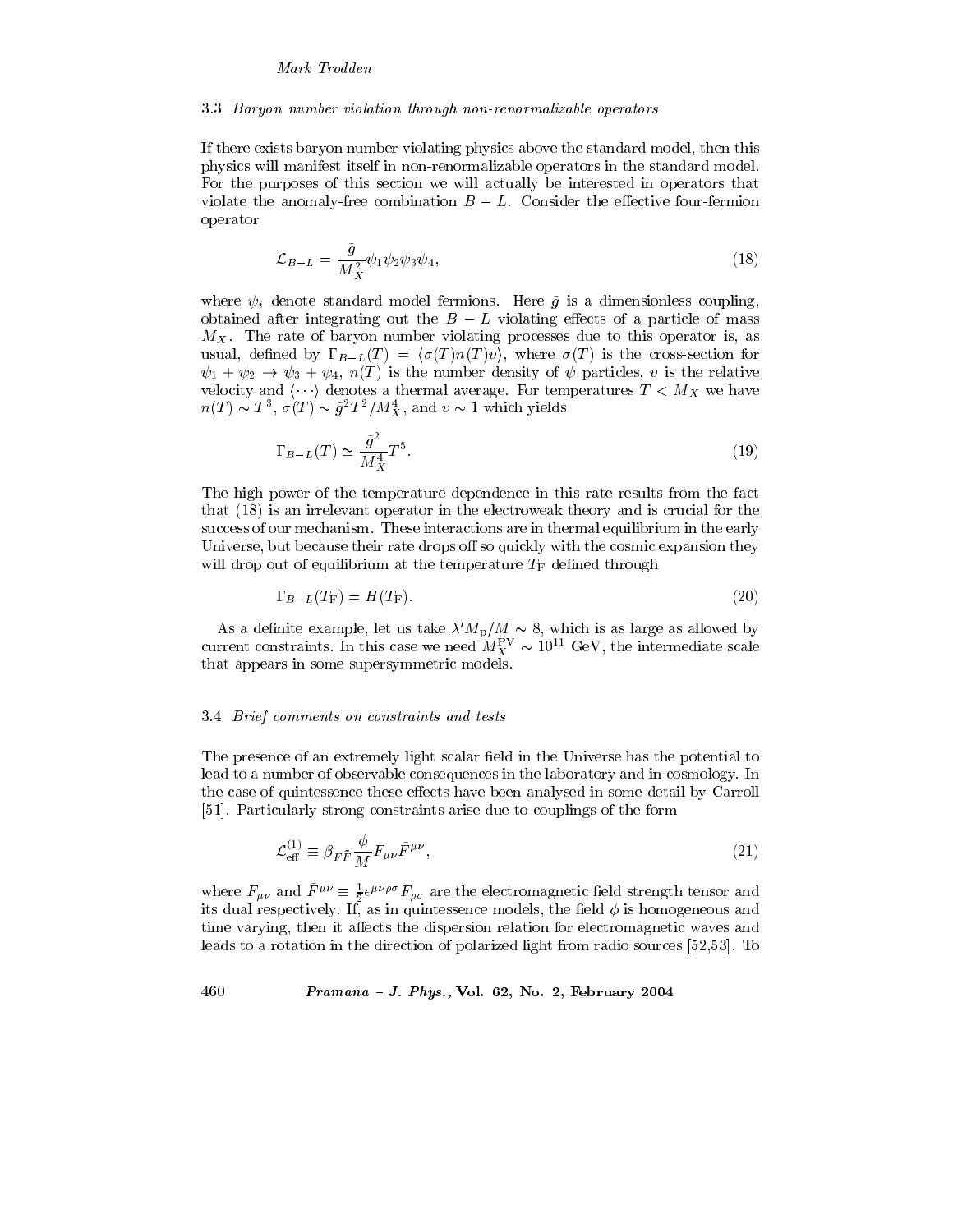### Baryogenesis and the new cosmology

avoid such bounds, quintessence models usually struggle to have such couplings to be as small as possible. In our model however, we are making important use of the coupling (11). If the relevant current for baryon number is  $J_B^{\mu}$ , then it can be shown that Carroll's bound yields  $\lambda' M_{\rm p}/M < 8$ . If the relevant current is  $J_{B-L}^{\mu}$  then the above argument does not apply formally. However, we may still generally expect an analogous coupling to the term  $F^{\mu\nu}\tilde{F}_{\mu\nu}$  of a similar order.

We have already demonstrated that, for an appropriate scale  $M_X$ , successful quintessential baryogenesis takes place for  $\lambda' < 8$ , and so it is possible to generate the observed BAU and to evade existing constraints. If quintessential baryogenesis is correct, then it may be that the relevant coupling  $\lambda'$  lies just below the existing observational bounds and that future studies of the rotation of polarized light from distant galaxies will reveal the presence of such a term.

# 4. Comments and conclusions

In the first part of this talk I presented a current view of the status of baryogenesis models, focusing on the best-known ones.

In the second part of my talk I extended the approach of Spokoiny [21] and of Peebles and Vilenkin [22] in exploring the extent to which the dynamics of a single scalar field can be responsible for not only inflation and dark energy domination, but also the baryon asymmetry of the Universe. This model is called quintessential baryogenesis [2], and is interesting, of course, since the best fit cosmology to all current observational data is one in which the Universe undergoes two separate epochs of acceleration.

We have left a number of questions unanswered and will return to them in future work. Perhaps the most pressing issue is one that plagues rolling scalar models of dark energy in general, namely the question of technical naturalness of the potentials involved, and their stability to quantum corrections. However, this is a general issue for quintessence models, and is not specific to our baryogenesis mechanism.

One thing is certain. The existence of the BAU is clear evidence from cosmology of particle physics beyond the standard model. This makes the conundrum of the BAU a fascinating problem for cosmologists and high-energy physicists alike.

# Acknowledgements

I would like to thank Antonio De Felice and Salah Nasri for a very enjoyable collaboration on quintessential baryogenesis. This work is supported by the National Science Foundation (NSF) under grant PHY-0094122.

# References

- [1] A Riotto and M Trodden, Ann. Rev. Nucl. Part. Sci. 49, 35 (1999); arXiv:hepph/9901362
- [2] A De Felice, S Nasri and M Trodden, rXiv:hep-ph/0207211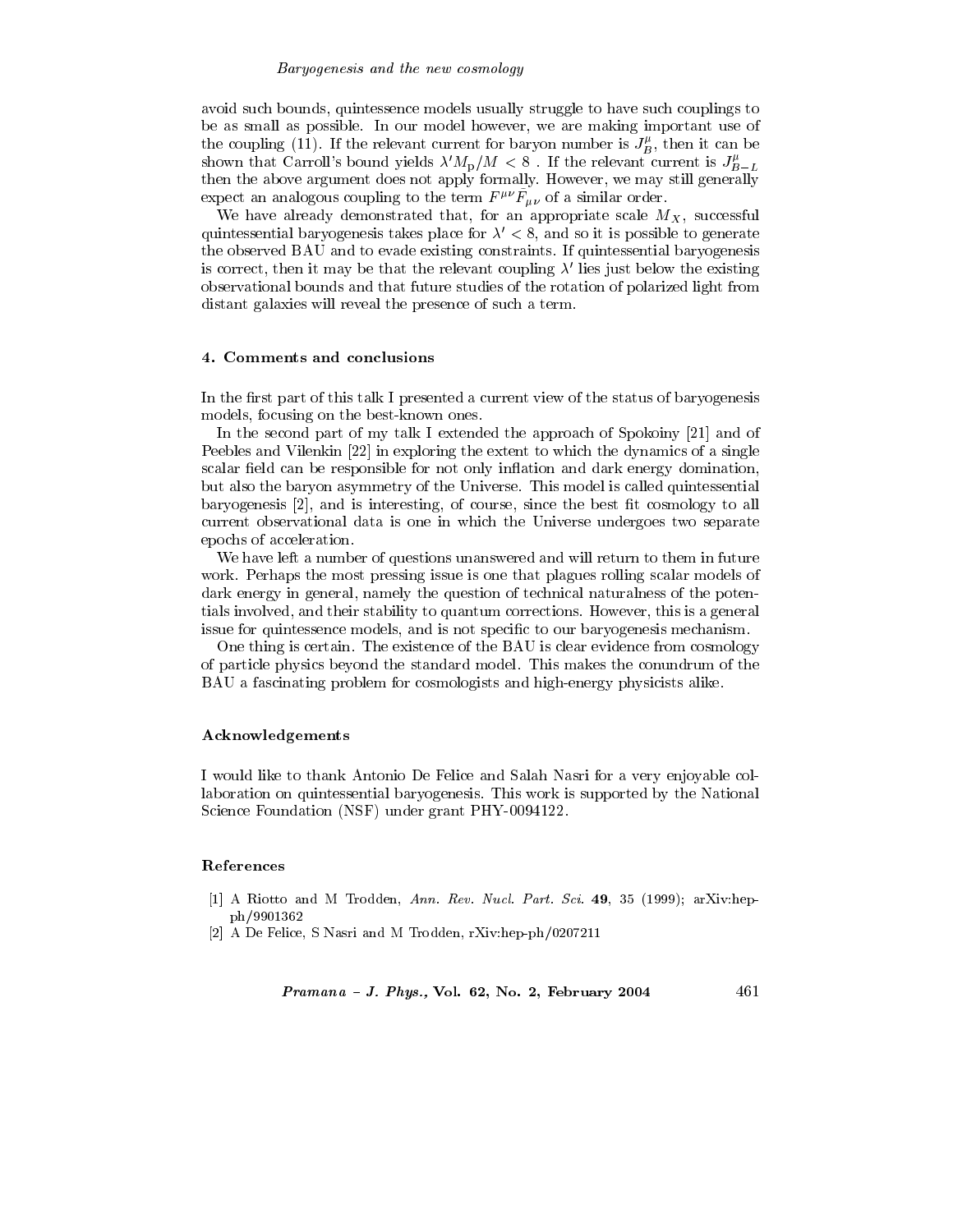- [3] B D Fields and S Sarkar, Phys. Rev. D66, 010001 (2002)
- [4] C L Bennett et al, First year Wilkinson microwave anisotropy probe (WMAP) observations: Preliminary maps and basic results, Astrophys. J. Suppl. 148, 1 (2003);  $arXiv:astro-ph/0302207$
- [5] A D Sakharov, Pisma Zh. Eksp. Teor. Fiz. 5, 32 (1967); JETP Lett. 5, 24 (1967);  $SOPUA$ , 34, 392-393 (1991); UFNAA, 161, 61-64 (1991))
- [6] P Langacker, Phys. Rep. 72, 185 (1981)
- [7] I Affleck and M Dine, *Nucl. Phys.* **B249**, 361 (1985)
- [8] M Dine, L Randall and S Thomas, Phys. Rev. Lett. 75, 398 (1995); rXiv:hepph/9503303
- [9] M Dine, L Randall and S Thomas, Nucl. Phys. B458, 291 (1996); rXiv:hepph/9507453
- [10] A Kusenko, *Phys. Lett.* **B405**, 108 (1997); rXiv:hep-ph/9704273
- [11] F R Klinkhamer and N S Manton, Phys. Rev.  $D30$ , 2212 (1984)
- [12] V A Kuzmin, V A Rubakov and M E Shaposhnikov, *Phys. Lett.* **B155**, 36 (1985)
- [13] M Carena, M Quiros, M Seco and C E Wagner, rXiv:hep-ph/0208043
- [14] A H Guth, *Phys. Rev.* **D23**, 347 (1981)
- [15] A D Linde, *Phys. Lett.* **B108**, 389 (1982)
- [16] A Albrecht and P J Steinhardt, Phys. Rev. Lett. 48, 1220 (1982)
- [17] A Melchiorri, L Mersini, C J Odman and M Trodden, rXiv:astro-ph/0211522
- $[18]$ C Wetterich, *Nucl. Phys.* **B302**, 668 (1988)
- [19] B Ratra and P J Peebles, *Phys. Rev.* **D37**, 3406 (1988)
- [20] R. R. Caldwell, R. Dave and P. J. Steinhardt, Phys. Rev. Lett. 80, 1582 (1998);  $arXiv:astro-ph/9708069$
- [21] B Spokoiny, Phys. Lett. B315, 40 (1993); rXiv:gr-qc/9306008
- [22] P J Peebles and A Vilenkin, *Phys. Rev.* D59, 063505 (1999); arXiv:astro-ph/9810509
- [23] M Peloso and F Rosati, *J. High Energy Phys.* **9912**, 026 (1999); rXiv:hep-ph/9908271
- [24] K Dimopoulos and J W Valle, rXiv:astro-ph/0111417
- [25] J Yokoyama, H Kodama, K Sato and N Sato, TAP-40 in Liege 1986, Proceedings, Origin and Early History of the Universe, 197-203 (see Conference Index)
- [26] J R Ellis, K Enqvist, D V Nanopoulos and K A Olive, *Phys. Lett.* **B191**, 343 (1987)
- [27] J D Barrow, E J Copeland, E W Kolb and A R Liddle, Phys. Rev. D43, 977 (1991)
- [28] J D Barrow, E J Copeland, E W Kolb and A R Liddle, Phys. Rev. D43, 984 (1991)
- [29] E W Kolb, A D Linde and A Riotto, Phys. Rev. Lett. 77, 4290 (1996); rXiv:hepph/9606260
- [30] E D Stewart, M Kawasaki and T Yanagida, Phys. Rev. D54, 6032 (1996); rXiv:hepph/9603324
- [31] A Dolgov, K Freese, R Rangarajan and M Srednicki, Phys. Rev. D56, 6155 (1997);  $rXiv:hep-ph/9610405$
- [32] C F Kolda and J March-Russell, Phys. Rev.  $D60$ , 023504 (1999); rXiv:hepph/9802358
- [33] E W Kolb, A Riotto and I I Tkachev, *Phys. Lett.* **b423**, 348 (1998); rXiv:hepph/9801306
- [34] L M Krauss and M Trodden, *Phys. Rev. Lett.* 83, 1502 (1999); rXiv:hep-ph/9902420
- [35] J Garcia-Bellido, D Y Grigoriev, A Kusenko and M E Shaposhnikov, Phys. Rev. D60, 123504 (1999); rXiv:hep-ph/9902449
- [36] E J Copeland, D Lyth, A Rajantie and M Trodden, Phys. Rev.  $D64$ , 043506 (2001);  $rXiv:hep-ph/0103231$
- [37] M Trodden, rXiv:hep-ph/0001026
- [38] D V Nanopoulos and R Rangarajan, rXiv:hep-ph/0103348